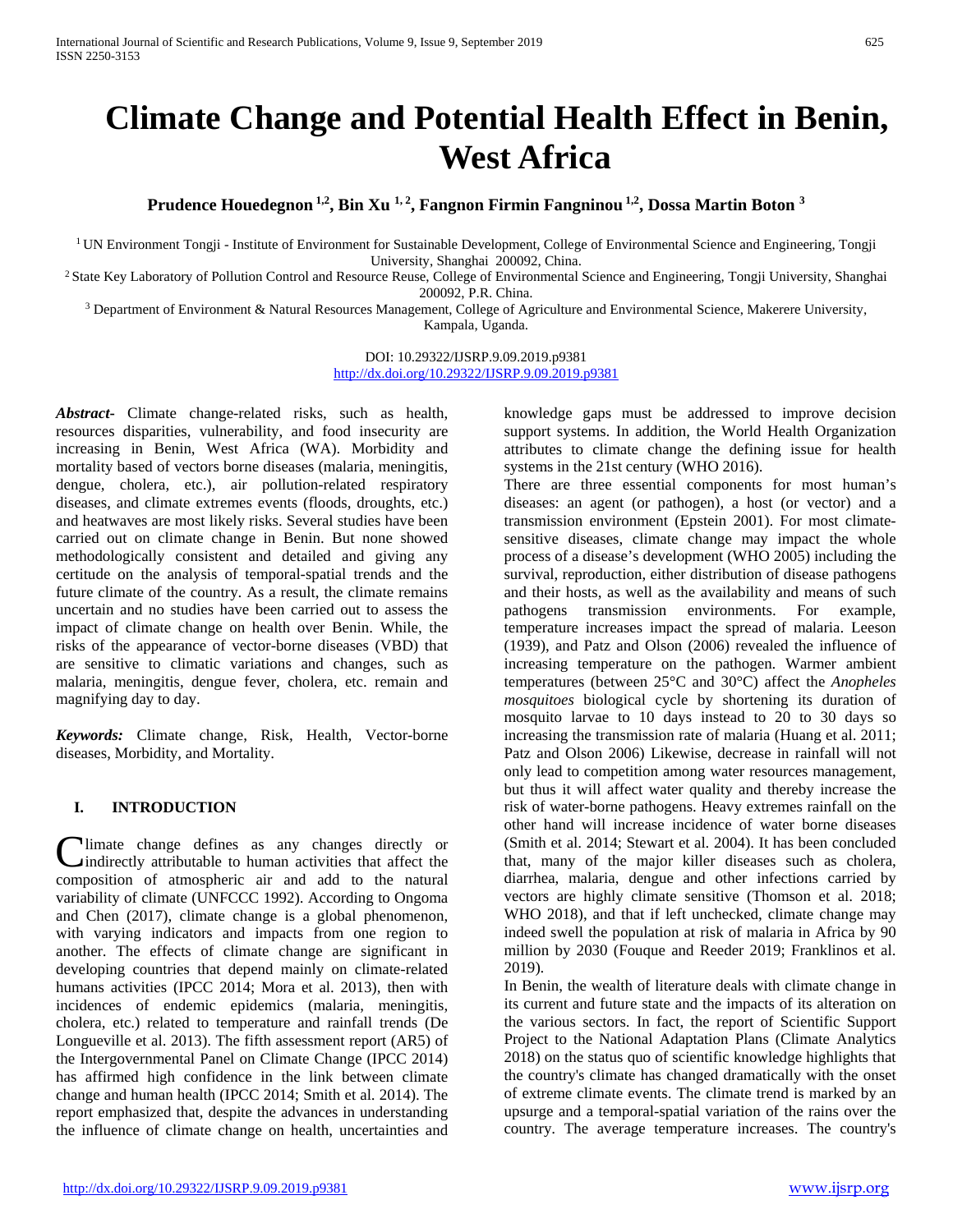future climate literally presents uncertainty with high risks of occurrence of extreme climate events (Climate Analytics 2018). The notable impacts studied by the researchers are based on the sectors of agriculture (Fadina and Barjolle 2018; Yegbemey et al. 2014); biodiversity (Fandohan et al. 2013) water resources (Biao 2017; Hounkpè et al. 2016). Natural resources are under threat and people's incomes are becoming low. As indicated in the climate analytics report, the literature is poor with regard to studies related to climate change and human health in Benin. While at the global and sub-regional level the problem is addressed and the risks of evidence of the impact of climate change on certain diseases (malaria, meningitis, cholera, etc.) are very significant.

This paper aims to assess the current climate situation of Benin, its variability, trends, and potential predictability, and establish the relevance of this knowledge with climate-related diseases. The remaining part of this study outline is as follows: Section 2 briefly describes the area of study, data and methods used. Section 3 presents results and discusses, while the conclusion and recommendations of the study are given in Section 4.

#### **II. STUDY AREA AND METHODOLOGY**

#### **2.1. Area of Study**

Figure 1 shows Benin in West Africa (WA) region where the study domain is located along longitude 2–36°E and latitude 6°S–29°N. It borders the Atlantic Ocean to the south and Togo to the West. Other neighboring countries include Nigeria to the east and Niger to the east north and Burkina Faso to the West North. The study area is located in North equator.

The country has massive and diverse geographical features. The north of the country is shaped stretched between the Niger River. A range of mountains extends along the northwest border and into Togo; these are the Atacora. Benin climate is hot and humid. Annual rainfall in the coastal area averages 1300 mm. The country receives bimodal rainfall patterns per year. The long rainy season is from April to late July (AMJJ), with a shorter less intense rainy period from mid-September to November (SON). The main dry season is from December to April (DJFMA), with a short cooler dry season from mid-July to September (JAS).

These seasons are associated with maximum solar heating driven by the oscillating migration of the rain belt along the Inter-Tropical Convergence Zone (ITCZ). The ITCZ drives a remarkable influence in the distribution and patterns of rainfall and temperature fluctuations over the study area. Temperatures and humidity are high along the tropical coast. In Cotonou (Capital City, South Benin), the average maximum temperature is 31 C and the minimum is 24°C. The monsoon, oceanic and charged with humidity, blows from April to November, from the southwest. The harmattan continental and dry, blows in the opposite direction of the monsoon (it comes from the north, from the Sahel), from November to May, bringing orange ocher dust. The humidity level, always important, is between 65 % and 95%. The average temperature is between 22  $\degree$ C and 34  $\degree$ C, April and May being the hottest months, just after the harmattan blew for six months before the monsoon brings its rains. The northern part of the country is located in the African belt or predominates meningitis with high incidence rate (Diallo et al. 2017).

The majority of these areas are ASALs (arid and semi-arid). In the case of malaria, Benin is classified in countries where malaria is endemic (WHO 2018).

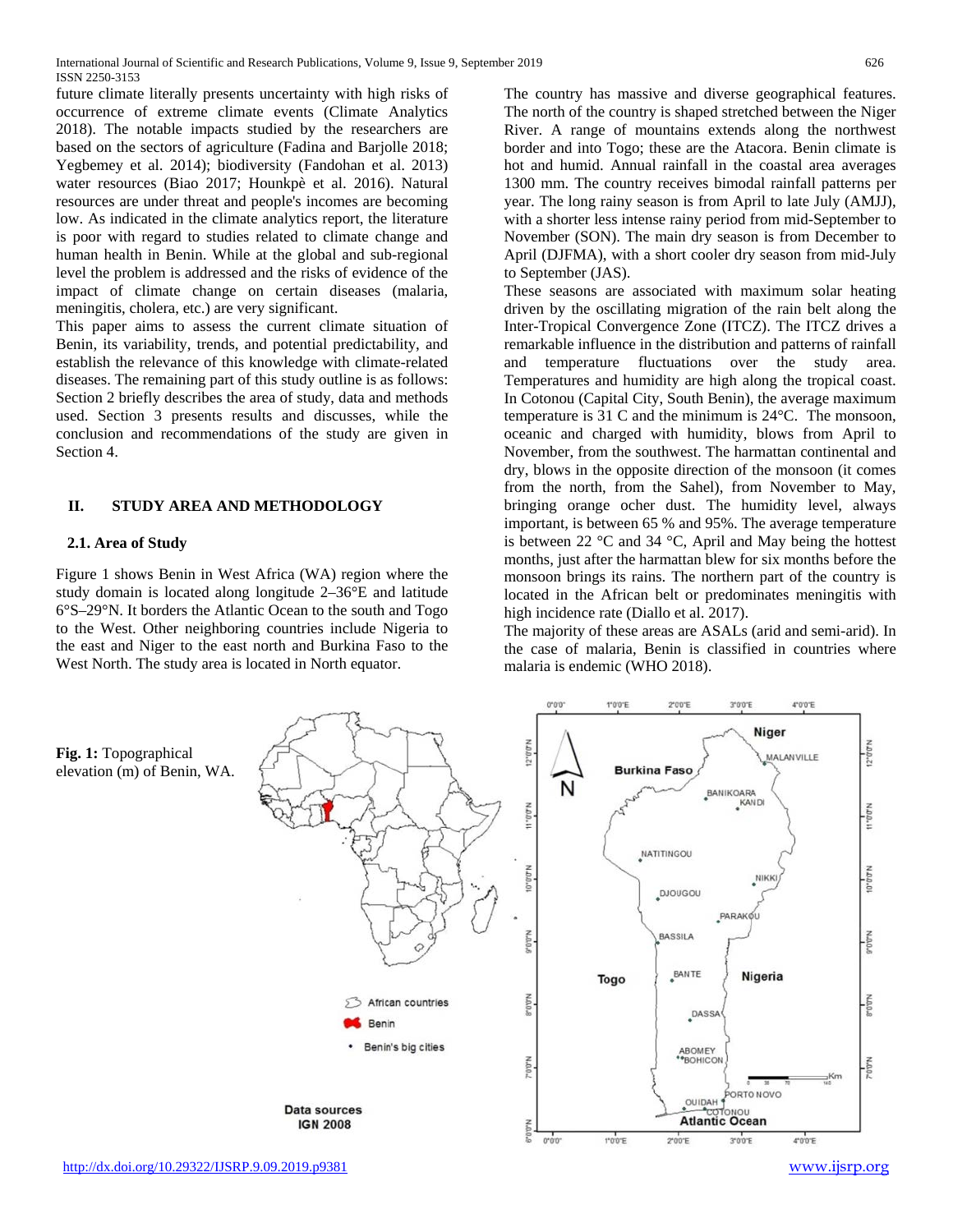Every year children, pregnant women, and adults die after being infected Anopheles mosquitoes (WHO, 2017). Climate representations are significant in increasing the vectors of these two infectious diseases of poverty (Thomson et al. 2018).

## **2.2. Methodology**

This paper is based on an extensive literature review related to climate change and health issues in the context of Benin, West Africa. In addition, relevant policy and program documents published by various key stakeholders were reviewed. We searched PubMed, Google Scholar, Research gate and Web of Science, for all papers published relative to the topic. Search terms were related to climate change and variation in Benin, vector-borne diseases, models of human health and climate change, climate change impact on human health. We included treatment papers, reviews, case studies, and surveillance reports and we focused also on modelling studies that evaluated the effect of climate change on vector-borne diseases in West Africa.

# **III. RESULTS AND DISCUSSION**

## **3.1. Climate change over Benin**

Fourth Assessment Report (AR4) of Intergovernmental Panel on Climate Change (IPCC), during 1931-1960 and 1968-1990, the region of West Africa (WA) where Benin is located recorded drastic weather, such as a drop of 20 to 40% of the rainfall and a fall in the flow of the main rivers of Benin 40 to 60% since 1970 (IPCC 2007).

According to Akponikpè et al. (2010) and Mora et al. (2013), rainfall and temperature are the main parameters of the analysis of climate change and variability in Benin, since they represent the most critical parameters in the intertropical zone. However, a number of studies have been focused on rainfall the all trends and variability, since it has shown more interannual variability than temperature trends.

Indeed, studies of Boko et al. (2012), have shown that since in 1970, there was a steady decline in the number of rainy days with the shortening of the duration of the small rainy season ending with heavy rains (Climate Analytics 2018). Among 1971 and 2000, the northern region of the country recorded an average of 80 rain days/year and the southern region recorded an average of 140 rain days/year, while between 1951 and 2010 there was a decrease of 11 to 28% of the annual precipitation and an increase of the average temperature of 1 °C (McSweeney et al. 2010). Hountondji et al. (2011) have shown that between 1960 and 2000, the annual rainfall amount, the total number of wet days and the total amount of rain recorded in 30 days decreased significantly. An analysis established over the last 60 years on the interannual variability, carried out that the years 1977 and 1983 were particularly marked by a climatic drought while the years 1962, 1968, 1988, 1997, 1998 and 2010 recorded strong cases floods (Climate Analytics 2018) with a high impact on health, agricultural, etc.

Otherwise, the climate evolution over Benin marks up by a wide variation rainfall and the precocity of the seasons. The rainfall analysis from annual totals at synoptic stations shows a downward trend with extreme rainfall and storm events. Based on the analysis of annual rainfall data from 1922 to 2005; has been shown that there was a high incidence of excess rainfall in the 1950 and 1960, particularly in the southern part of the country, while the 1970 and 1980 experienced severe droughts (Yabi and Afouda 2012). Further, N'Tcha et al. (2017) showed that the number of days of heavy rains and storms, the consecutive days of rains and the total annual rainfall between 1950 and 2014 in the Ouémé catchment decreased significantly.

#### **3.2. Future Climate and extremes climate events over Benin**

In Africa, climate projections show that whatever the scenarios considered (the moderate scenario: RCP 4.5 or the most pessimistic: RCP 8.5), a trend of temperature increase of the order of 2 ºC to 4 ºC with, however, large uncertainties on precipitation (IPCC 2014). Further, Mouhamed et al. (2013) and Taylor et al. (2012) have shown in their studies that the region will experience more extreme events such as extreme rains, heatwaves, floods and droughts with disparities across sub-regions. According to Baudoin (2010) and Yegbemey et al. (2014), the climate of Benin is characterized by extremes events such as the floods during the rainy season and the small dry season; pockets of drought, the strong winds, heat waves and sea-level rise with a 75% to 80% risk for flood and droughts events.

The information extracted for Benin from climate models (regional or global), which are based on IPCC scenarios (RCP 4.5 and RCP 8.5), allows for an analysis of the future state of weather over Benin (Climate Analytics 2018). Jalloh et al. (2013) using different models of climate simulations have shown, by 2050, it would have an increase in average temperature across the country, although the magnitude varies spatially and from one model to another. However, there are many uncertainties with respect to precipitation projections according to the models and the temporal projection considered (N'Tcha et al. 2017; Obada et al. 2017). Some models indicate an increase in precipitation (Climate Analytics 2018), while others predict a decrease in precipitation (Alamou et al. 2017), especially in the south of the country. Thus, the results of N'Tcha et al. (2017) and Alamou et al. (2017) showed uncertainties in the projection of rainfall extremes in the Ouémé and Mékrou Catchment respectively. Similarly, Obada et al. (2017) under an analysis with a series of climate models, predict that whatever the scenario of pessimistic emission (RCP 8.5) either moderate (RCP4.5), the uncertainty of the rains will vary from  $-10\%$  to  $+10\%$  on the Mekrou basin, while the basin will record a 10% decrease in the number of wet days.

Under these unfavorable weather conditions with an uncertainty future prediction, can be of extreme events future such as flooding and drought as in the past with huge threat to socio-economic development (health, agriculture, etc.).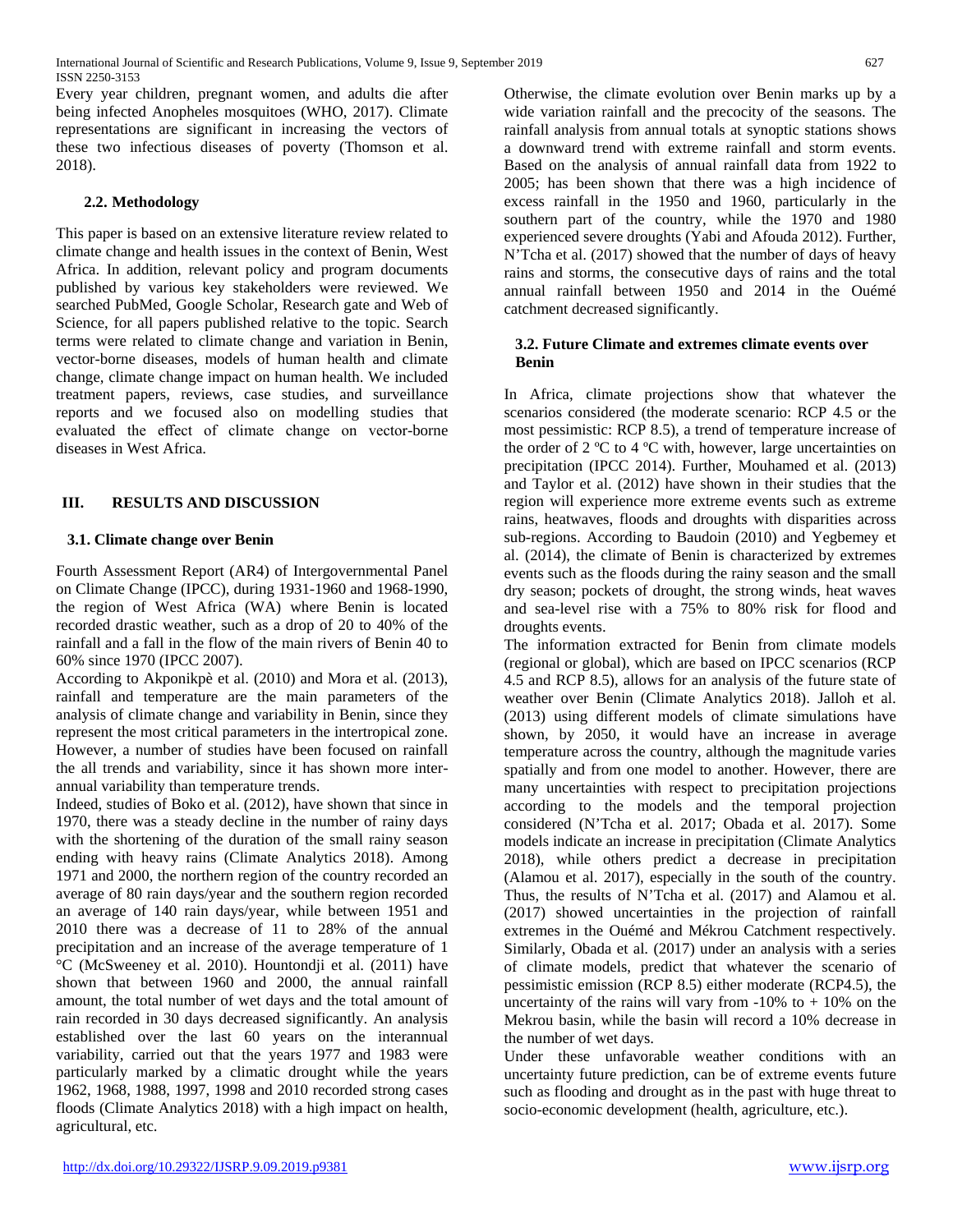#### **3.3 Link between climate change and human health**

Note there is no scientific study based, which addresses the impact of climate change on human health in Benin. Nevertheless, the results of the research have been found on the issue at the global and continental level.

According to Thomson et al. 2018, the health and wellbeing of African populations are closely tied to their environment which is itself closely linked to the regional and local climate. It is now abundantly clear that climate change is occurring globally (IPCC 2014), and having impacts on human health systems worldwide. It has therefore been suggested that attention should be given to studies that consider the link between climate change and infectious (e.g.: Meningitis) and vector-borne (e.g.: Malaria) diseases, so as to have a better understanding of the nature of the relationship (Ceccato et al. 2018; Chaves and Koenraadt 2010; Haines et al. 2006).

Regarding how climate change can affect human health, there are three ways (Figure 2): (1) directly impacts, such as the mortality and morbidity (including "heat exhaustion") due to extreme heat events, floods, and other extreme weather events in which climate change may play a role; (2) indirect impacts from environmental and ecosystem changes, such as shifts in patterns of disease-carrying mosquitoes and ticks, or increases in waterborne diseases due to warmer conditions and increased precipitation and runoff (vector-borne diseases, VBDs); and (3) indirect impacts mediated through societal systems, such as undernutrition and mental illness from altered agricultural production and food insecurity, stress, and violent conflict caused by population displacement; economic losses due to widespread "heat exhaustion" impacts on the workforce; or other environmental stressors, and damage to health care systems by extreme weather events.



**Fig. 2:** Conceptual diagram showing three primary exposure pathways by which climate change affects health.

**Source:** Adapted from Smith et al. 2014 in Human health: impacts, adaptation, and co-benefits. In: Climate Change 2014: Impacts, Adaptation, and Vulnerability. Part A: Global and Sectoral Aspects. Contribution of Working Group II to the AR5 of the IPCC. Cambridge University Press, Cambridge, United Kingdom, and New York, NY, USA, pp. 709-754.

#### **3.3.1. Direct impacts Climate on Health**

It is difficult to estimate the net direct impact of climate change, as it relates to climate events, such as extreme temperature (heat waves, heat stress, heat exhaustion, heat exposure, etc.), on annual mortality and morbidity, which, moreover, will vary from one population to another (McMichael et al. 2003). The number of vulnerable people exposed to heatwaves increased by 125 million between 2000 and 2016 (Smith et al. 2014). Over 70,000 additional deaths occurred over Europe as a result of the heatwave (Fouillet et al. 2006). Worldwide, more than half of all non-household labor-hours occur outdoors, mainly in agriculture and construction (Heinemann 2010; ILO 2013). Consequently, workers in agriculture and construction in tropical developing countries such as Benin are among the most exposed, but heat stress is also a problem for those who work on the inside in environments not controlled by the temperature, and even for some workers in high-income countries (see Figure 3) such as the United States (Luginbuhl et al. 2008). Impact on mortality of events such as a heatwave can not be determined with certainty because an undetermined number of these deaths have occurred in vulnerable people who would have died in the near future and most of the additional deaths during periods of heat stress occur in people already suffering from a disease, primarily cardiovascular or respiratory (McMichael et al. 2003). There are international standards of maximum recommended workplace heat exposure and hourly rest time (Parsons 2014). The insert shows (Figure 3) the International Organization for Standardization standard (ISO 1989) for heat stress in the workplace that leads to recommendations for increased rest time per hour to avoid heat exhaustion at different work levels.



**Fig. 3:** The 1980–2009 average of the hottest months globally, measured in web bulb globe temperature (WBGT), which combines temperature, humidity, and other factors into a single index of the impact on work capacity and the threat of heat exhaustion.

**Source:** Adapted from Smith et al. 2014: Human health: impacts, adaptation, and co-benefits. In: Climate Change 2014: Impacts, Adaptation, and Vulnerability. Part A: Global and Sectoral Aspects. Contribution of Working Group II to the AR5 of the IPCC. Cambridge University Press, Cambridge, United Kingdom, and New York, NY, USA, pp. 709-754.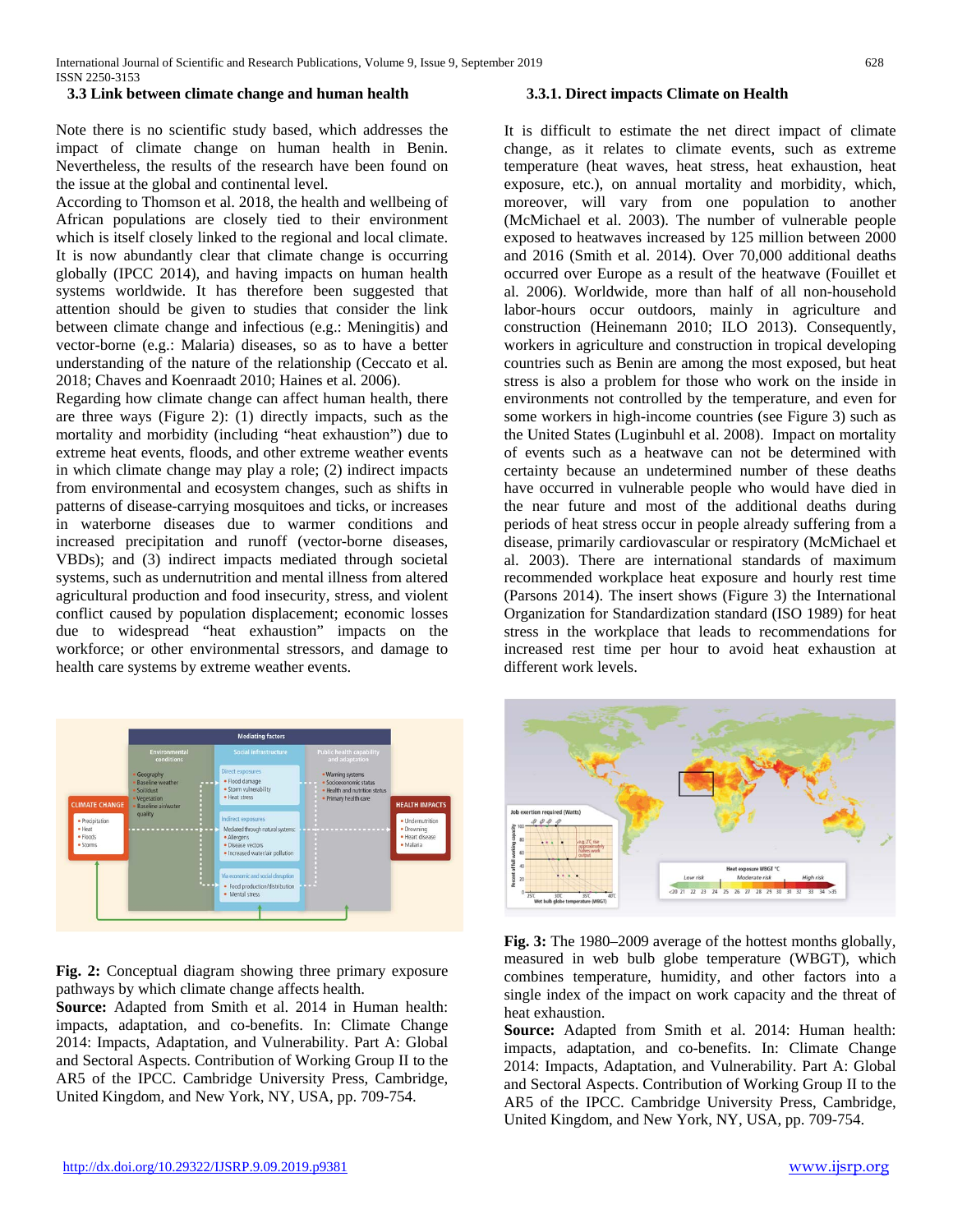This is based on studies of healthy young workers and includes a margin of safety. Note that some parts of the world already exceed the level for safe work activity during the hottest month. In general, with climate change, for every 1°C that Tmax (Temperature maximum) goes up, the Wet Bulb Globe Temperature (WBGT) goes up by about 0.9°C, leading to more parts of the world being restricted for more of the year, with consequent impacts on productivity, heat exhaustion, and need for air conditioning to protect health (Lemke and Kjellstrom 2012). However, Benin is located in West Africa where exposure to heat WBGT is with moderate risk and almost within the higher risk range.

The insert shows the International Organization for Standardization standard (ISO 1989) for heat stress in the workplace that leads to recommendations for increased rest time per hour to avoid heat exhaustion at different work levels. This is based on studies of healthy young workers and includes a margin of safety.

#### **3.3.2 Indirect Impacts of Weather and Climate on Health**

Weather and climate conditions, as well as the availability of surface water, can positively or negatively affect the transmission of vector-borne diseases (VBDs). For those VBDs air surface temperature(SAT), precipitation, moisture, surface water, and wind are most climate parameters which increase or decrease the development of transmission vectors, such as Malaria, Dengue Fever, Meningitis, Cholera, etc. These are some of the best-studied diseases associated with climate change, due to their widespread occurrence and sensitivity to climatic factors (McMichael et al. 2003).

Malaria is considered endemic in over a hundred countries across the globe and many cases of malaria and deaths due to malaria occur in Sub-Saharan Africa, where is located Benin.

Traveland House ental nich **Chemical use** Pathone Vecto **MBD** Vertebrati Climate change omic conditions Time

<http://dx.doi.org/10.29322/IJSRP.9.09.2019.p9381> [www.ijsrp.org](http://ijsrp.org/)

It is mainly caused by five distinct species of plasmodium parasite *(Plasmodium falciparum, Plasmodium vivax, Plasmodium malariae, Plasmodium ovale, Plasmodium knowlesi),* transmitted by *Anopheles mosquitoes* between individuals. In 2010 there were an estimated 216 million episodes of malaria worldwide, mostly among children younger than 5 years in the African Region (WHO 2010). The number of global malaria deaths was estimated to be 1,238,000 in 2010 (Murray et al. 2012). The influence of temperature on malaria development appears to be nonlinear and is vector-specific (Alonso et al. 2010).

Haines et al. (2006) indicated that observations of short-term variations in climate or weather show that even small temperature increases and precipitation changes can result in measurable impacts on malaria. Warmer ambient temperatures affect the extrinsic cycle by shortening its duration, so enhancing the transmission potential of malaria (Krämer et al. 2010). Temperature was associated with malaria cases in Korea, Southwestern China and India (Kim et al. 2012).

Also, rainwater creates pools that can become a breeding site for *Anopheles mosquitoes*. High rainfall also increases humidity and prolongs the life of adult mosquitoes. According to Suwito et al. (2015), the increases of precipitation and humidity are directly proportional to the density of *Anopheles mosquitoes.*

## **3.4. Evidence of the impact of climate change on VBDs transmission in Benin**

## **3.4.1. Malaria**

Few recent works have been done since AR4 to elucidate the role of local warming on malaria transmission in Benin, but time-series studies have been out in West Africa region, such as in Ghana (Ankamah et al. 2018; Darkoh et al. 2017), Senegal (Diokhane et al. 2016), Burkina Faso (Tourre et al. 2017), Niger (García-Pando et al. 2014) using the modelling, mapping to assess the impact of climate change on malaria transmission and prevalence.

**Fi. 4:** A system dynamics approach to understanding mosquito-borne disease risk. *A conceptual model to show a systematic approach to understanding mosquito-borne (MBD) disease risk whereby public health outcomes are influenced by complex interactions between environmental and socioeconomic systems.*

**Source:** Adapted from Franklinos et al. 2019 in "The effect of global change on mosquito-borne disease."

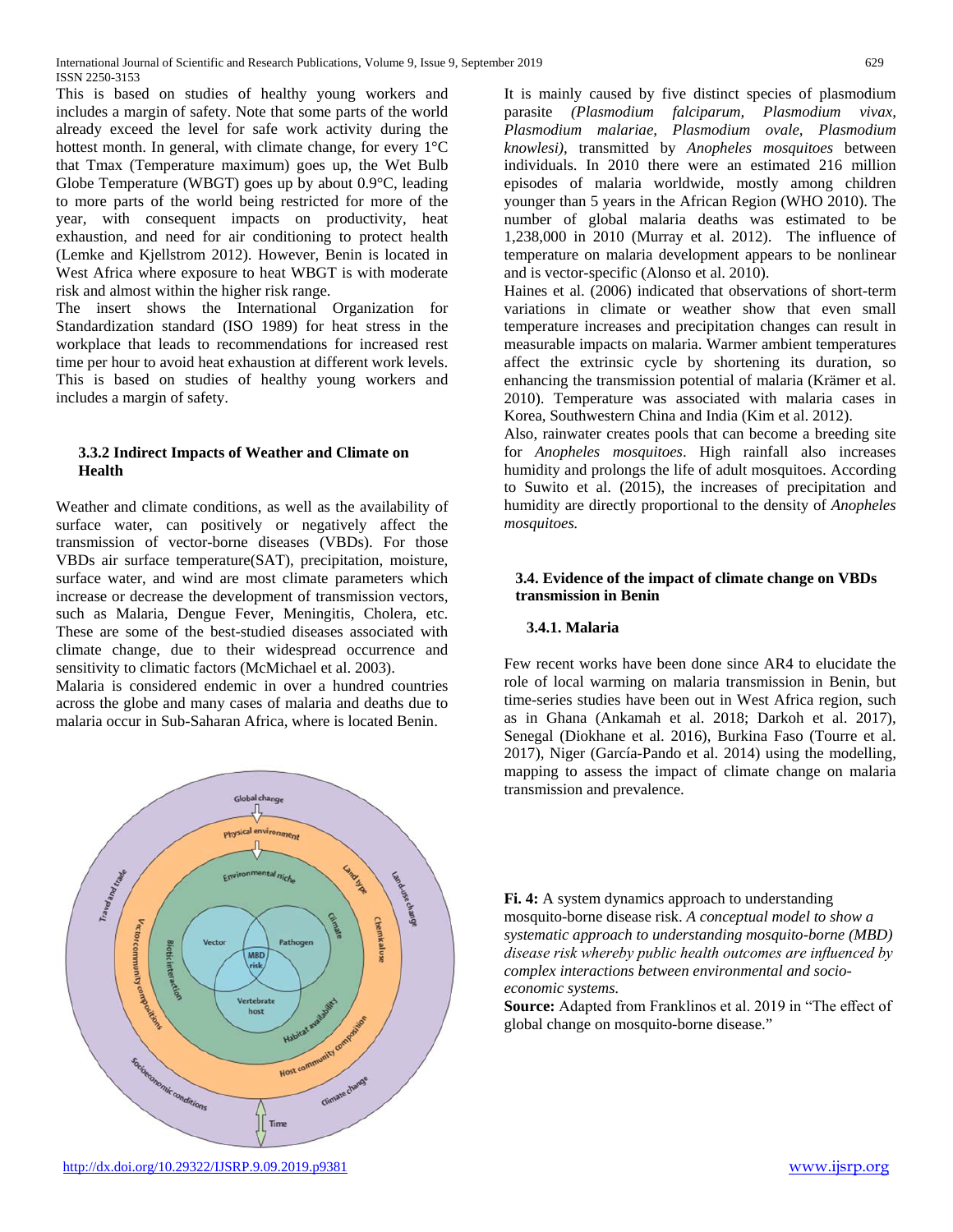In 2018, the application of the "*Climate Proofing"* method by the Scientific Support Project to the processes of National Adaptation Plans in the process of integrating climate change adaptation into the National Health Development Plan, allowed to clarify the link that could be established between climate change and malaria in Benin (GIZ 2018).

The results of the approach stipulate that between 1970 and 2010, the average temperatures observed in the municipality of Kandi (North Benin) varied between 27 °C and 29.5 °C with maxima located between 33.5 °C and 36 °C. Knowing that in the case of malaria, the increase in temperature leads to a reduction of the larval development cycle of *Anopheles mosquitoes* and increasing their sting frequency. Concretely, when the temperature is below 20 °C, the development cycle of mosquito larvae is 25 to 30 days and when it is between 25 °C and 30°C, this cycle is shortened to about 10 days. The direct consequence of this thermal alteration is the rapid proliferation of the mosquito population, the increase in the frequency of human infection, which increases from 2-3 times per day (in periods of low temperature) to 43 times a day when the temperature is high. While the evolution of the temperature at the level of most municipalities of Benin is similar. The result is an increase in the number of malaria prevalence in the population.

As a result of temperature, factors such as the influence of sealevel rise, heavy rainfall, relative humidity, and extreme weather events are also climatic parameters that affect the prevalence of malaria. The erosion of the coast of the Gulf of Guinea, where the coast of Benin is located, was attributed to climate change, with the cause of the sea-level rise, and was estimated at 200 m/year in 2008 by Heinrich Boll Stiftung-NGO (Heinrich 2017). Sea level rise can be followed by an overflow that results in salinization of the surface water often used by the population. This promotes the development of the second vector of malaria, *Plasmodium malariae*. Consequently, there is an increase in the transmission vectors and the prevalence rate of malaria.

As for extreme weather events such as heavy rains and floods, they promote the multiplication of breeding grounds for mosquito larvae, the result is also the increase in the mosquito population and in turn the rate of prevalence of malaria and other mosquito-borne diseases (dengue, filariasis, etc. ). Knowing that each year the coast (south of the country) of Benin, has experienced floods since 1997, with the most catastrophic flood recorded in 2010 (Climate Analytics 2018). The flood of 2010 was unprecedented. The two rainy seasons usually observed in the south of the country have been combined in a single continuous rainy season for nearly months; with the storm, have been observed in almost the entire country in August 2010 (Climate Analytics 2018). This led to a quick and massive rise in the level of the main rivers and their tributaries throughout the country, with the result that mosquito colonies multiplied. There would be a continuous health impact in the next years if nothing is done in engineering design to fight future flooding else.

#### **3.4.2. Meningitis**

Meningitis is an inflammation of the meninges, most often of infectious origin. The meningitis belt in sub-Saharan Africa is the region where most epidemics of meningococcal meningitis occur and which suffers the greatest burden of endemic disease (Molesworth et al. 2003). Meningitis is an infection of the thin lining that surrounds the brain and spinal cord. Although there are many causes of meningitis, the epidemic form of the disease is caused by the bacterium Neisseria meningitides. Meningitis epidemics are believed to result from a combination of favorable environmental, host and microorganism (*Neisseria meningitides*) conditions. These conditions include immunologic susceptibility of the population, climatic conditions, socio-economic status and transmission of a virulent strain (WHO 1998). The Center and North of the country are affected by meningitis (Djohy et al. 2015). The results of the qualitative study carried out by Djohy et al. (2015) on the popular perception of epidemic meningitis in a context of climate change in the north of Benin showed that the population associate the etiology of the disease with various factors: heat waves, various winds, aerosols, dust, etc., said to be dependent on uncertain climatic events. They conclude that the populations concerned are caught between the risks of a changing environment and the hegemony of a multi-dynamic disease. Besides, the results of the basic modelling study in Senegal, WA (Diokhane et al. 2016) and Niger, WA (García-Pando et al. 2014) showed that there is a correlation between the prevalence of meningitis: the Sahara dust loading and meningitis and Soil Dust Aerosols and Wind Predictors, respectively. While it was literally stated that 14 to 34.5% of the total variability of meningitis in the northern part of Benin is explained by climatic conditions (Oke 1994). Knowing that the northern and central parts of the country experience wind waves and dust during the dry season, it would have a link between these climatic events and the prevalence of meningitis. Modelling oriented scientific studies could elucidate this assumption.

#### **3.4.3. Other climate-sensitive diseases in Benin**

WHO has inscribed cholera and yellow fever as communicable diseases and vector-borne diseases (WHO 2013) in Benin. Cholera is a sudden and serious intestinal infection that is caused by the bacterium. In 2012, Benin reported 625 cases including 3 deaths of cholera (WHO 2013). *Vibrio cholera*, the bacterium responsible for cholera grow in water (surface water, coastal waters, etc.) and in food contaminated with the feces of an infected person. From 2005 to 2012, the provinces of Atlantique and Ouémé were the most affected by cholera in Benin. Knowing, that theses provinces are both affected by floods every year. Cholera epidemic cases can be explained by the heavy rains, and therefore the duration of the flooding that favors the development of the pathogen (De Magny et al. 2007; De Magny et al. 2008).

Like malaria, yellow fever has a mosquito as its pathogen. *Aedes aegypti,* the yellow fever mosquito, like any other mosquito, is sensitive to temperature and rainfall variation. Climate change and the repetition of extreme weather events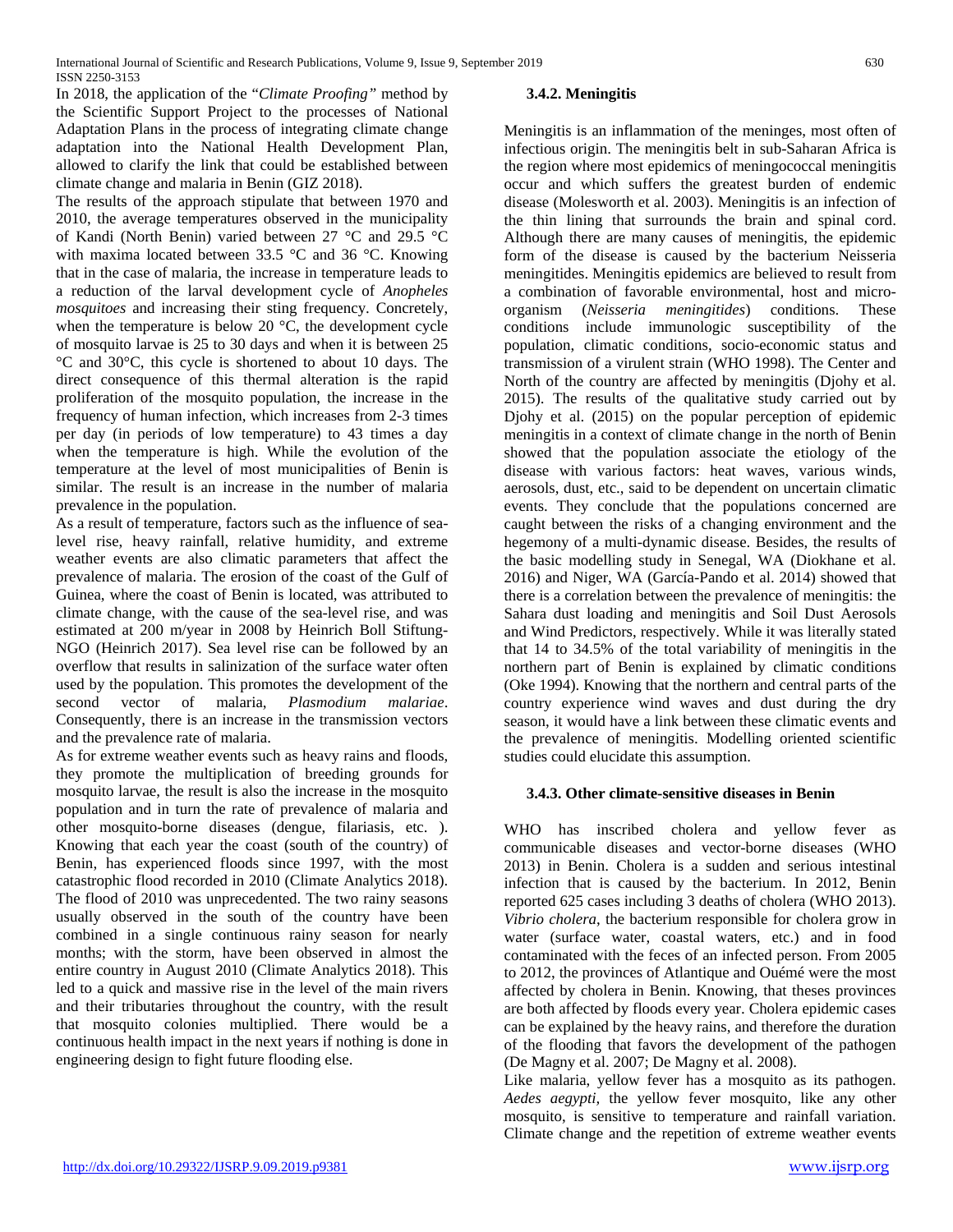(heavy rains, flooding, heat waves) can enhance vector development and increase transmission.

## **IV. CONCLUSION AND RECOMMENDATION**

Climate change currently represents one of the greatest sustainable economic development challenges, particularly in low-income countries like Benin. As other major man-made environmental changes, threatens ecosystems and their function of sustaining life and, consequently, human health. The assessment of the current status of knowledge reveals that there is a great gap in the future projection of the climate in Benin. Therefore the risks of extreme weather events are very high since the indices are very little developed in the literature. Under these conditions, the health of the population of Benin is exposed either first to the direct effect of climate change and to the indirect effects related to extreme climates events that result.

Enhanced funding for interdisciplinary research and new opportunities in data availability and analyses related to climate change impact on human health will enable a better understanding of the interacting mechanisms that drive disease transmission, which will help to guide decision and policy making for safeguard population health. Raise the application of a model for integrating science-based approaches and decision-making processes that take into account the participatory relationships between different science disciplines related to climate change and public health in preventive health policies at the global level (Figure 5).



**Fig. 5:** A dynamic framework of public health science tasks.

## **ACKNOWLEDGMENT**

The authors are grateful to two anonymous reviewers for their inputs that greatly improved the quality of manuscript.

## **REFERENCES**

- Akponikpè P. I, Johnston P, Agbossou E. K. Farmers' perception of climate change and adaptation strategies in sub-Saharan west-Africa. In: Proceedings of the 2nd International Conference: Climate, Sustainability, and Development in Semi-arid Regions August 2010, Vol. 1620, 134147.

- Alamou E. A, Obada E, Afouda A. 2017. Assessment of future water resources availability under climate change scenarios in the mékrou basin, Benin. Hydrology 4:51.

- Alonso D, Bouma M. J, Pascual M. 2010. Epidemic malaria and warmer temperatures in recent decades in an East African highland. Proceedings of the Royal Society B: Biological Sciences 278:1661-1669.

- Ankamah S, Nokoe K.S, Iddrisu W.A. 2018. Modelling trends of climatic variability and malaria in ghana using vector autoregression. Malaria research and treatment 2018.

- Baudoin M-A. 2010. Adaptation to climate change in the south of Benin: An analysis of international policy and local needs. GeoEco-Trop 34. 155-169.

- Biao E. 2017. Assessing the impacts of climate change on river discharge dynamics in oueme river basin (Benin, West Africa). Hydrology 4:47.

- Boko M, Kosmowski F, Vissin E.W. 2012. The issues of climate change in Benin.

- Ceccato P, Ramirez B, Manyangadze T, Gwakisa P, Thomson M.C. 2018. Data and tools to integrate climate and environmental information into public health. Infectious diseases of poverty 7:126.

- Chaves L.F, Koenraadt C.J. 2010. Climate change and highland malaria: Fresh air for a hot debate. The Quarterly review of biology 85:27-55.

- Climate Analytics. 2018. State of play of current scientific knowledge on impacts, vulnerability and adaptation to climate change in Benin.36 PP.

- Darkoh E.L, Larbi J.A, Lawer E.A. 2017. A weather-based prediction model of malaria prevalence in amenfi west district, ghana. Malaria research and treatment 2017.

- De Longueville F, Hountondji Y-C, Djivo V.P, Henry S. 2013. Analysis of high acute lower respiratory infection levels in children under five linked to specific weather conditions: A case study in Benin (West Africa). Global Health Perspectives.

- De Magny G.C, Guégan J-F, Petit M, Cazelles B. 2007. Regional-scale climate-variability synchrony of cholera epidemics in West Africa. BMC infectious diseases 7:20.

- De Magny G.C, Murtugudde R, Sapiano M.R, Nizam A, Brown C.W, Busalacchi A.J, et al. 2008. Environmental signatures associated with cholera epidemics. Proceedings of the National Academy of Sciences 105:17676-17681.

- Diallo A.O, Soeters H.M, Yameogo I, Sawadogo G, Aké F, Lingani C, et al. 2017. Bacterial meningitis epidemiology and return of Neisseria , serogroup a cases in Burkina Faso in the five years following menafrivac mass vaccination campaign. PloS One 12:e0187466.

- Diokhane A. M, Jenkins G. S, Manga N, Drame M.S, Mbodji B. 2016. Linkages between observed, modeled Saharan dust loading and meningitis in Senegal during 2012 and 2013. International journal of biometeorology 60:557-575. - Djohy G, Edja A.H, Djohy M.S. 2015. Popular representations of epidemic meningitis in the context of climate change in Nord Benin. Sciences Sociales et santé

33:47-74. - Epstein P. R. 2001. Climate change and emerging infectious diseases. Microbes and infection 3:747-754.

- Fadina A, Barjolle D. 2018. Farmers' adaptation strategies to climate change and their implications in the Zou department of south Benin. Environments 5:15.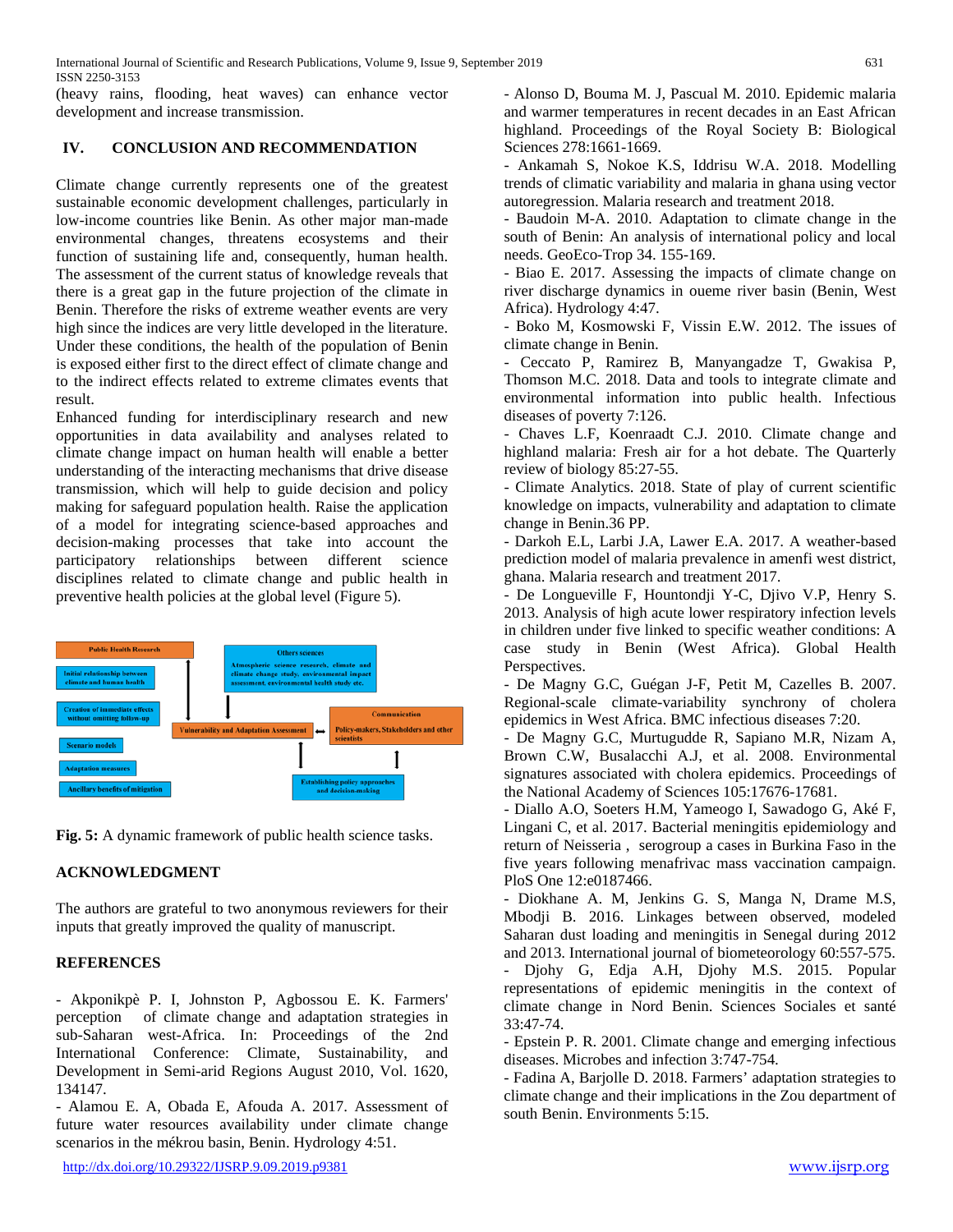- Fandohan B, Gouwakinnou G.N, Fonton N.H, Sinsin B, Liu J. 2013. Impact of climate change on the geographical distribution of suitable areas for cultivation and conservation of underutilized fruit trees: Case study of the tamarind tree in Benin. Biotechnologie, Agronomie, Société et Environnement 17:450-462.

- Fouillet A, Rey G, Laurent F, Pavillon G, Bellec S, Guihenneuc-Jouyaux C, et al. 2006. Excess mortality related to the August 2003 heat wave in France. International archives of occupational and environmental health 80:16-24.

- Fouque F, Reeder J.C. 2019. Impact of past and on-going changes on climate and weather on vector-borne diseases transmission: A look at the evidence. Infectious diseases of poverty 8:51.

- Franklinos L.H, Jones K.E, Redding D.W, Abubakar I. 2019. The effect of global change on mosquito-borne disease. The Lancet Infectious Diseases.

- García-Pando C.P, Stanton M.C, Diggle P.J, Trzaska S, Miller R.L, Perlwitz J.P, et al. 2014. Soil dust aerosols and wind as predictors of seasonal meningitis incidence in Niger. Environmental health perspectives 122:679-686.

- GIZ. 2018. Deutsche Gesellschaft für Internationale zusammenarbeit (GIZ) gmbh. Integration of climate change into the national health development plan. November 2018

- Haines A, Kovats R.S, Campbell-Lendrum D, Corvalán C. 2006. Climate change and human health: Impacts, vulnerability, and public health. Public health 120:585-596.

- Heinemann E.A. 2010. Rural poverty report 2011: New realities, new challenges: new opportunities for tomorrow's generation:International Fund for Agricultural Development (IFAD).

- Heinrich B.S. 2017. Ocean atlas facts and figures on the threats to our marine ecosystems.[\(https://www.Boell.De/sites/default/files/web\\_17](https://www.boell.de/sites/default/files/web_17) 607\_ocean\_atlas\_vektor\_us\_v102.Pdf?Dimension1=ds\_ocea \_atlas, accessed 22 august 2019).

- Hounkpè J, Diekkrüger B, Badou D, Afouda A. 2016. Change in heavy rainfall characteristics over the ouémé river basin, Benin republic, West Africa. Climate 4:15.

- Hountondji Y, De Longueville F, Ozer P. Trends in extreme rainfall events in Benin (West Africa), 1960-2000. In: Proceedings of the Proceedings of the 1st International Conference on Energy, Environment and Climate Change, 2011.

- Huang F, Zhou S, Zhang S, Wang H, Tang L. 2011. Temporal correlation analysis between malaria and meteorological factors in motuo county, Tibet. Malaria Journal 10:54.

- ILO. 2013. Global employment trends 2013: Recovering from a second jobs dip:International Labour Office-ILO.

- IPCC. 2007. In : Solomon, Susan qin, dahe manning, martin Averyt, Kristen marquis, Melinda climate change 2007-the physical science basis: Working group I contribution to the fourth assessment report of the IPCC:Cambridge university press.

- IPCC. 2014. In : Pachauri, Rajendra Kallen, Myles rbarros, Vicente rbroome, John cramer, Wolfgang christ, Renate church, John A. clarke, Leon dahe, Qindasgupta, Purnamita climate change 2014: Synthesis report. Contribution of

working groups i, ii and iii to the fifth assessment report of the Intergovernmental Panel on Climate Change:IPCC.

- ISO. 1989. Hot environments – estimation of the heat stress on working man, based on the wbgt-index (wet bulb globe temperature). International standard iso standard 7243: 1989 e, 2nd edn., international organization for standardization, Geneva, Switzerland, 16 pp.

- Jalloh A, Nelson GC, Thomas TS, Zougmoré RB, Roy-Macauley H. 2013. West African agriculture and climate change: A comprehensive analysis:Intl Food Policy Res Inst.

- Kim Y-M, Park J-W, Cheong H-K. 2012. Estimated effect of climatic variables on the transmission of plasmodium vivax malaria in the Republic of Korea. Environmental health perspectives 120:1314-1319.

- Krämer A, Kretzschmar M, Krickeberg K. 2010. Modern infectious disease epidemiology: Concepts, methods, mathematical models, and public health:Springer.

- Leeson H. 1939. Longevity of anopheles maculipennis race atroparvus, van thiel, at controlled temperature and humidity after one blood meal. Bulletin of entomological research 30:295-301.

- Lemke B, Kjellstrom T. 2012. Calculating workplace wbgt from meteorological data: A tool for climate change assessment. Industrial Health 50:267-278.

- Luginbuhl R, Jackson L, Castillo D, Loringer K. 2008. Heatrelated deaths among crop workers-united states, 1992-2006 (reprinted from mmwr, vol 57, pg 649-653, 2008). JAMA JOURNAL OF THE AMERICAN MEDICAL ASSOCIATION 300:1017-1018.

- McMichael AJ, Campbell-Lendrum D.H, Corvalán C.F, Ebi K.L, Githeko A, Scheraga J.D.2003. Climate change and human health: Risks and responses:World Health Organization.

- McSweeney C, New M, Lizcano G, Lu X. 2010. The UNDP climate change country profiles: Improving the accessibility of observed and projected climate information for studies of climate change in developing countries. Bulletin of the American Meteorological Society 91:157-166.

- Molesworth A.M, Cuevas L.E, Connor S.J, Morse A.P, Thomson M.C. 2003. Environmental risk and meningitis epidemics in Africa. Emerging infectious diseases 9:1287.

- Mora C, Frazier A.G, Longman R.J, Dacks R.S, Walton M.M, Tong E.J. 2013. The projected timing of climate departure from recent variability. Nature 502:183.

- Mouhamed L, Traore S.B, Alhassane A, Sarr B. 2013. Evolution of some observed climate extremes in the West African Sahel. Weather and climate extremes 1:19-25.

- Murray C.J, Rosenfeld L.C, Lim S.S, Andrews K.G, Foreman K.J, Haring D.2012. Global malaria mortality between 1980 and 2010: A systematic analysis. The Lancet 379:413-431.

- N'Tcha M.P, Lawin E, Yao B, Oyerinde G, Attogouinon A, Afouda A. 2017. Decreasing past and mid-century rainfall indices over the ouémé river basin, Benin (West Africa). Climate 5:74.

- Obada E, Alamou E, Zandagba J, Chabi A, Afouda A. 2017. Change in future rainfall characteristics in the mekrou catchment (Benin), from an ensemble of 3 rcms (mpi-remo, dmi-hirham5 and smhi-rca4). Hydrology 4:14.